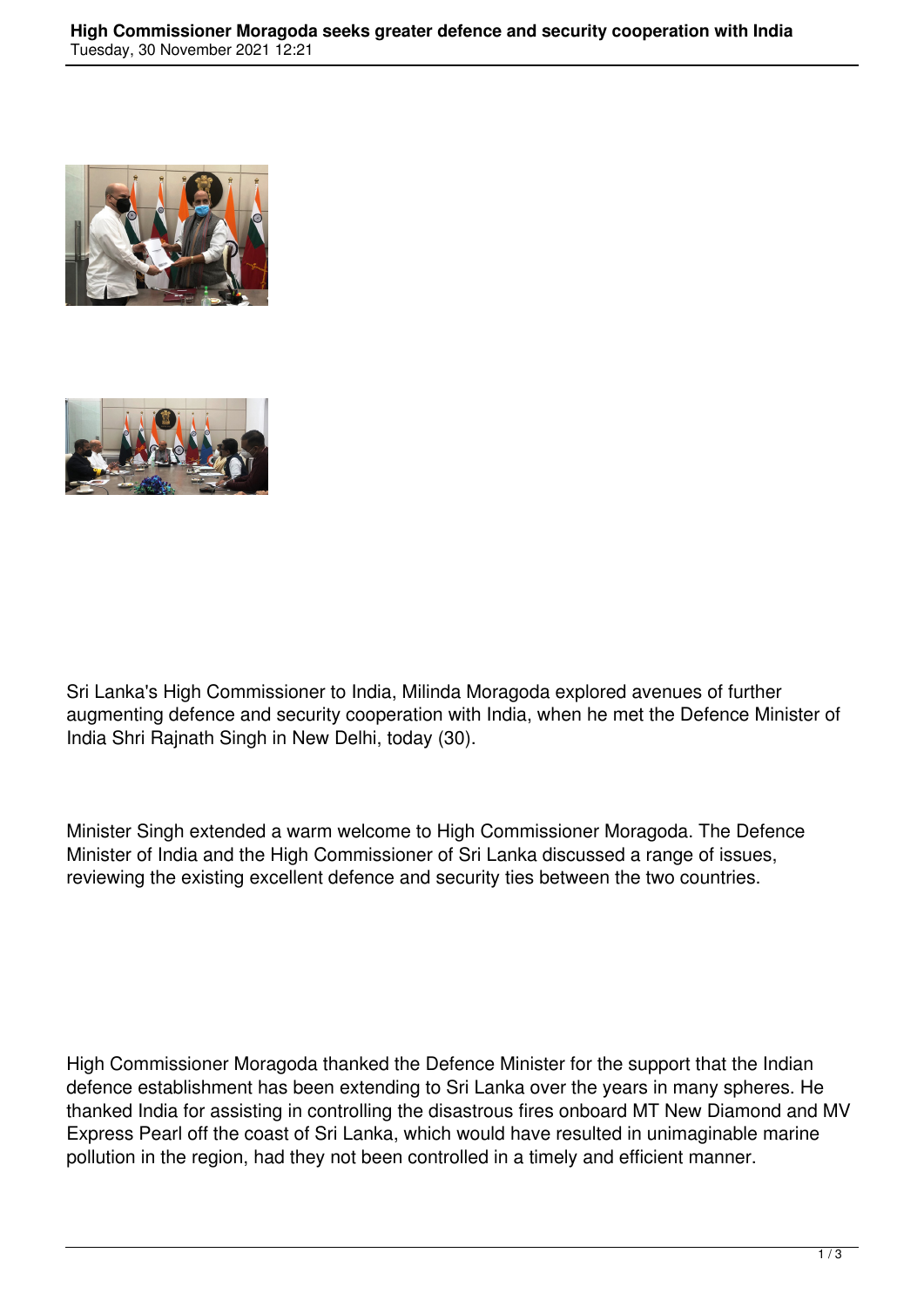The High Commissioner also thanked India for the training opportunities accorded to Sri Lankan military students. It was noted that at any given time there are around 700 Sri Lankan military students undergoing training in India. Sri Lanka is the largest single recipient of Indian training berths in the defence sector. The High Commissioner suggested that the possibility be explored for the provision of further training opportunities for Sri Lankan military students in India.

The High Commissioner particularly conveyed to Defence Minister Singh his appreciation for the assistance extended by India to Sri Lanka by sending military aircraft with medical supplies during the covid-19 pandemic, transporting much needed medical grade oxygen to Sri Lanka by INS Shakti and facilitating transportation of the same by SLNS Shakthi, and for air lifting a consignment of urgently required nano-nitrogen fertilizer by transport aircraft of the Indian Air Force recently. In this context, the offer by the Indian Navy to donate a large-scale oxygen generator to Sri Lanka was also appreciated.

The High Commissioner also recalled how the Indian defence establishment supported the repatriation of Sri Lankan military students during the initial months of the lock-down in 2020, by way of facilitating their movement by road, sea and air, and thanked the Minister for this facilitation.

The two dignitaries took note of the annual bilateral Joint Military and Naval exercises and discussed avenues through which the existing bilateral defence and security cooperation could be further strengthened. They also observed with satisfaction the immense progress achieved by the Colombo Security Conclave during the past one year.

High Commissioner Moragoda also presented a copy of his policy road map "Integrated Country Strategy for Sri Lanka Diplomatic Missions in India 2021/2023" to the Defence Minister. The High Commissioner was accompanied by the High Commission's Defence Advisor Commodore Thushara Karunatunga (SLN) to the meeting.

A former President of the Bhartiya Janata Party, Shri Rajnath Singh is a veteran politician with an illustrious career. Prior to be appointed as the Minister of Defence in May 2019, he held the portfolio of Home Minister in the Cabinet of Prime Minister Narendra Modi. Shri Rajnath Singh had also served as the Chief Minister of Uttar Pradesh in early 2000s. He is also the Deputy Leader of the House of the Lok Sabha at present.